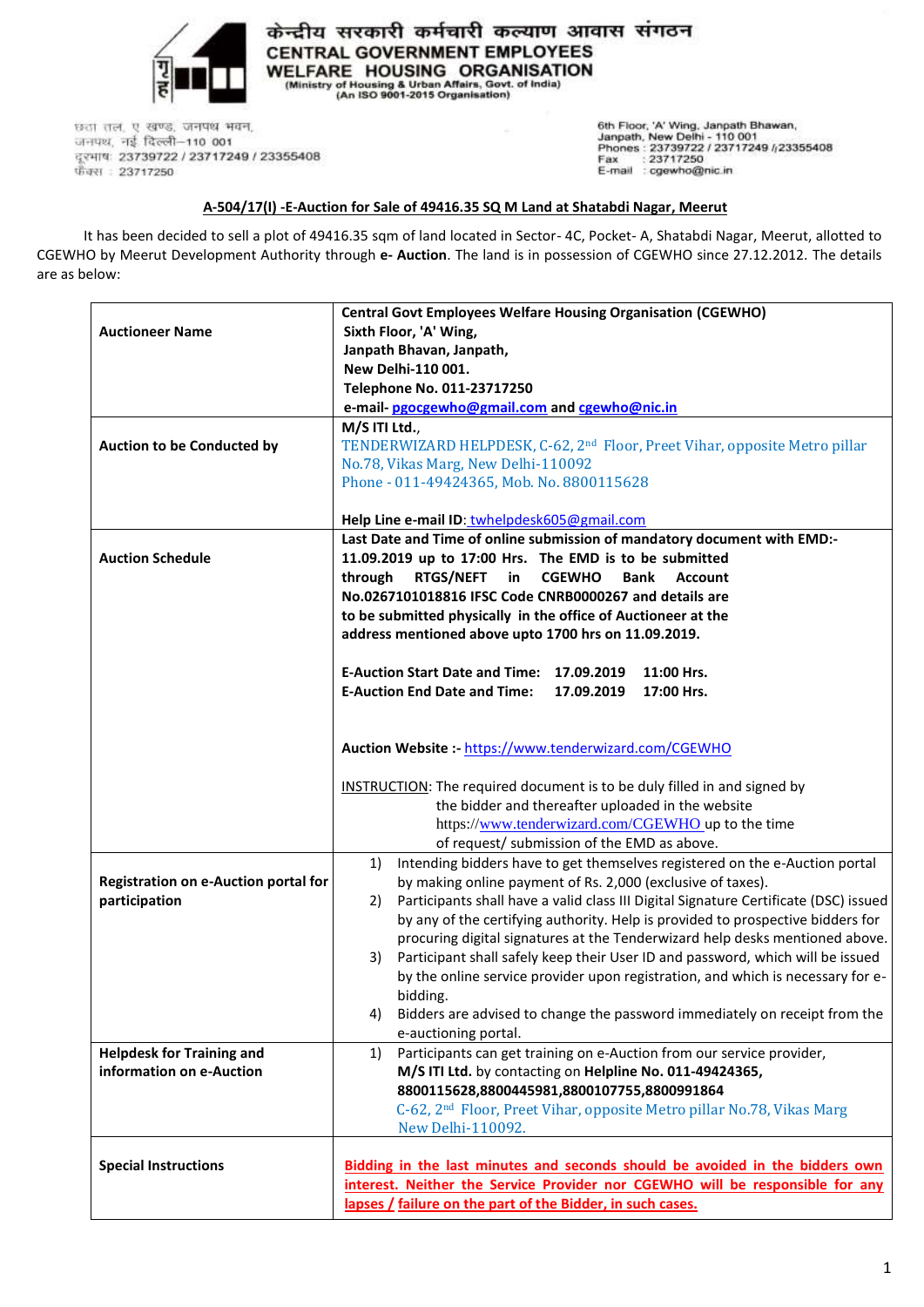## **E-Auction bidding Terms and Conditions**

- *1.* Computerized e-Auction shall be conducted by service provider **M/S ITI LTD.** on behalf of **CGEWHO**, on prespecified date, while the bidders shall be quoting from their own offices / place of their choice. Internet connectivity and other paraphernalia requirements shall have to be ensured by bidders themselves. Please note that failure of Internet connectivity (due to any reason whatsoever it may be) shall be sole responsibility of bidders and neither CGEWHO nor M/S ITI LTD. shall be responsible for any such unforeseen circumstances*. In order to ward-off such contingent situation, bidders are requested to make all the necessary arrangements / alternatives whatever required so that they are able to circumvent such situation and still be able to participate in the e-Auction successfully. However, the Bidders are requested to not to wait till the last moment to quote their bids to avoid any such complex situations.*
- 2. M/S ITI LTD. shall arrange to train the bidder(s), without any cost. M/S ITI LTD. shall acquaint bidder regarding the bidding process, functions and e-Auction rules.
- 3. **Type of Auction:** Forward e-Auction.
- 4. **Bidding Currency & Unit of Measurement:** Bidding will be conducted in Indian Rupees (INR) Only.
- 5. **Starting (Opening) Price / Bid Increment:** The opening price of the auction and the bid Increment value shall be available to the bidders on their bidding screen.
- 6. **Bid Price:** The Bidder has to quote the total price i.e. including the increment value or multiple thereof.
- 7. **Other terms and conditions, Procedure of e-Auctioning:**
	- **i. e-Form Submission**

**All interested bidders nee**d to fill online form available on e-Auction domain with necessary details.

- **ii. Online e-Auction**:
	- CGEWHO has declared its **Reserve Price** (**RP**), which is listed in **ANNEXURE-I**. A site plan of the land along with measurements and details of adjoining roads is given in the **ANNEXURE-II** and shall also be visible to all the Bidders during participation and the start of the e-Auction. Please note that the start price of an item in online e-Auction is open to all the participating bidders. Bidder can start bidding, in the online e-Auction, from the start price itself including the increment value. Hence, the first online bid that comes in the system during the online e-Auction should be higher than the auction's start price by one increment, or higher than the auction's start price by multiples of increment. The second online bid and onwards will have to be higher than the H1 rate by one increment value, or higher than the H1 rate by multiples of the increment value.
	- The **"Increment Value" Rs.1,00,000.00** has been fixed in respect of land which the bidders can view on their bidding screen and the bidders will have to increase the bid amount in the multiple of **"Increment Value".**
	- If a bidder places a bid in the last 30 minutes of closing of the e-Auction and if that bid gets accepted, then the auction's duration shall automatically get extended for 30 minutes, from the time that bid comes in. Please note that the auto-extension shall be for **unlimited times** and will take place only if a valid bid comes in last 30 minutes of auction closing. If valid bid is not received, the auto-extension will not take place. In case, there is no bid in the last 30 minutes of closing of e-Auction, the auction shall get closed automatically without any extension. •

*However, bidders are advised not to wait till the last minute or last few seconds to enter their bid during the auto-extension period to avoid complications related with internet connectivity, network problems, system crash down, power failure, etc.*

8. Successful **(H1)** Bidder shall be required to submit the final prices, quoted during the e-Auction as per ANNEXURE-I after the completion of Auction, duly signed and stamped as token of acceptance without any new condition other than those already agreed to before start of auction.

During e-Auction, if no bid is received within the specified time, CGEWHO at its discretion may decide to scrap the e-Auction.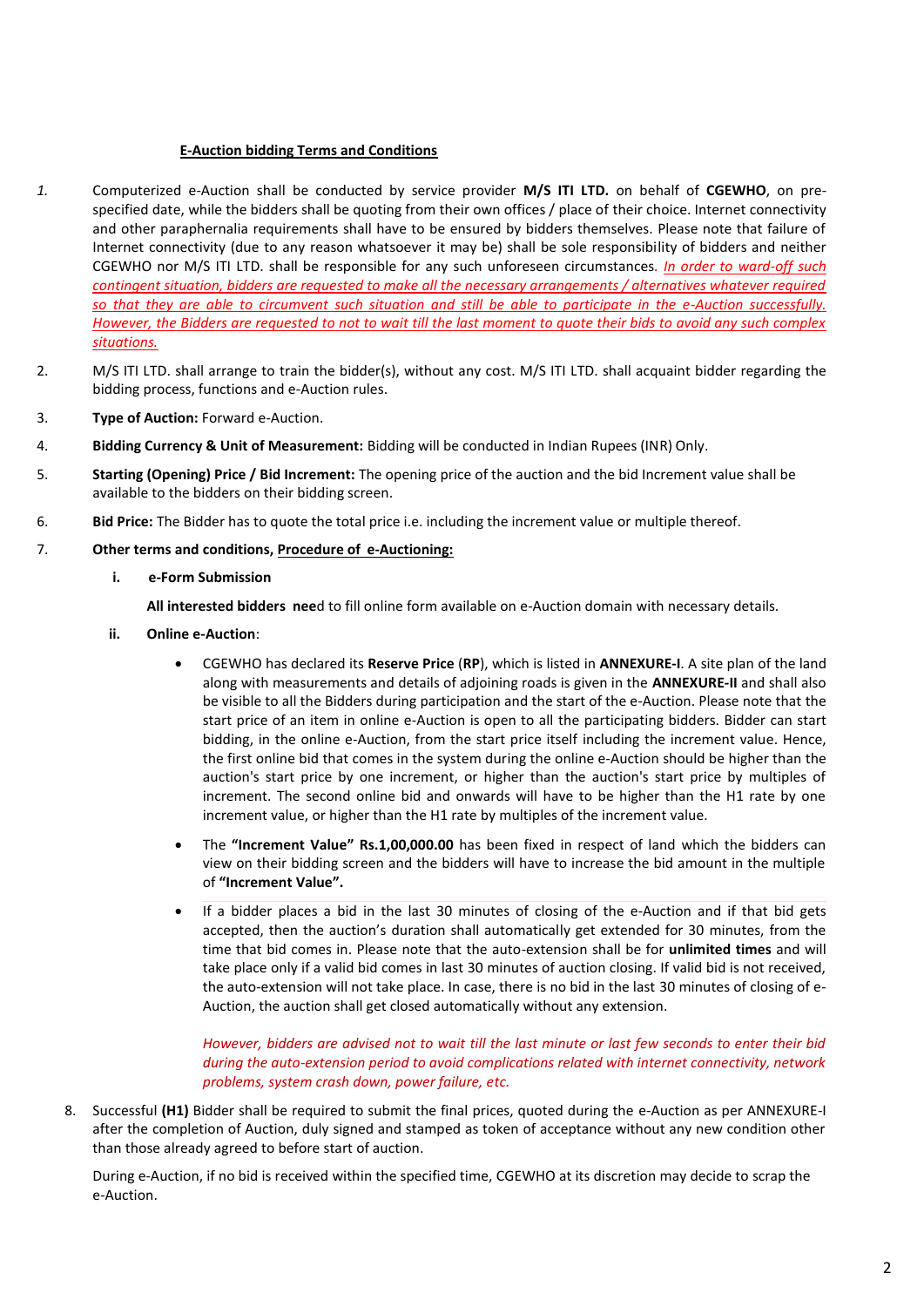- 9. The bid once submitted by bidder, cannot be cancelled / withdrawn and the bidder shall be bound to buy the property at the final bid price. **The failure on part of bidder to comply with any of the terms and conditions of the e-auction notice and Auction Document will result in forfeiture of their EMD and other advance/ installment amount.**
- 10. The bidders will be able to view the following on their screen along with the necessary fields in the E Auction:
	- a. Leading Bid in the Auction (current H1 Highest Rate)
	- b. Ceiling price/ Reserve Price
	- c. Minimum Increment Value.
	- d. Time Left/ Auction Extension
	- e. Items put to auction (Description of work/ Auction Sub item)
- 11. The decision of the CGEWHO regarding declaration of successful bidder shall be final and binding on all the Bidders.
- 12. The CGEWHO shall be at liberty to cancel the e-Auction process / tender at any time, before declaring the successful bidder, without assigning any reason.
- 13. The CGEWHO / ITI Limited shall not have any liability towards bidders for any interruption or delay in access to the site irrespective of the cause.
- 14. The bidders are required to submit acceptance of the terms & conditions and modality of e-Auction given above before participating in the e-Auction.
- 15. Duration of Auction: The auction of Land is schedule to be conducted on day & time as specified in the auction notice published in the newspapers and as mentioned above. The bidders are cautioned not to wait till the last minute or last few seconds to enter their bid to avoid complications related to internet connectivity, network problems, system crash down, power failure, etc.
- 16. **Successful bidder**: At the end of the E-Auction, The accepting officer normally accept the highest bid, provided that it is above the reserve price and found to be competitive enough to reflect the market value of the land put to auction. CGEWHO decision will be final & binding on all the bidders.
- 17. **EMD (Earnest Money Deposit):** All intending bidders have to deposit the prescribed EMD amounting to **Rs.50,00,000 (Rupees Fifty Lakh only)** at first stage towards earnest money deposit to participate in the e-auction as per details given in Auction Schedule.

i) After the bids are confirmed/ accepted by the competent authority, a communication shall be sent to the successful bidder (H1 bidder) to deposit 10% of the quoted amount less the EMD as non-refundable advance within 15 days of acceptance of their Bid. Balance amount should be paid within 03 Months of the payment of advance amount in maximum of three installments of one month duration.

ii) In case the balance payment is not received within the stipulated period as indicated above, a penalty of 1% per month for one month and thereafter 2% for subsequent months will be applicable.

iii) In case of withdrawal of bid by the bidder at any stage, the entire advance paid will be forfeited without any notice.

iv) **The EMD is to be submitted through RTGS/NEFT in CGEWHO Bank Account No.0267101018816 IFSC Code CNRB0000267 and details are to be submitted physically in the office of Auctioneer at the address mentioned above upto 1700 hrs on 11.09.2019.**

v) Only those bidders shall be allowed to bid in these auctions who have submitted their EMD amount within the schedule Request Closing date and time of e-Auction satisfactorily.

**EMD deposited elsewhere in CGEWHO will not be considered for participation in this auction. No interest will be payable on the EMD amount. EMD of the unsuccessful bidder would be returned through online refund module after completion of auction without any interest.**

18. Facilitation charges will be paid by the successful bidder of each Plot to the e-auctioning agency i.e. M/s ITI Limited engaged by CGEWHO at the following rates:-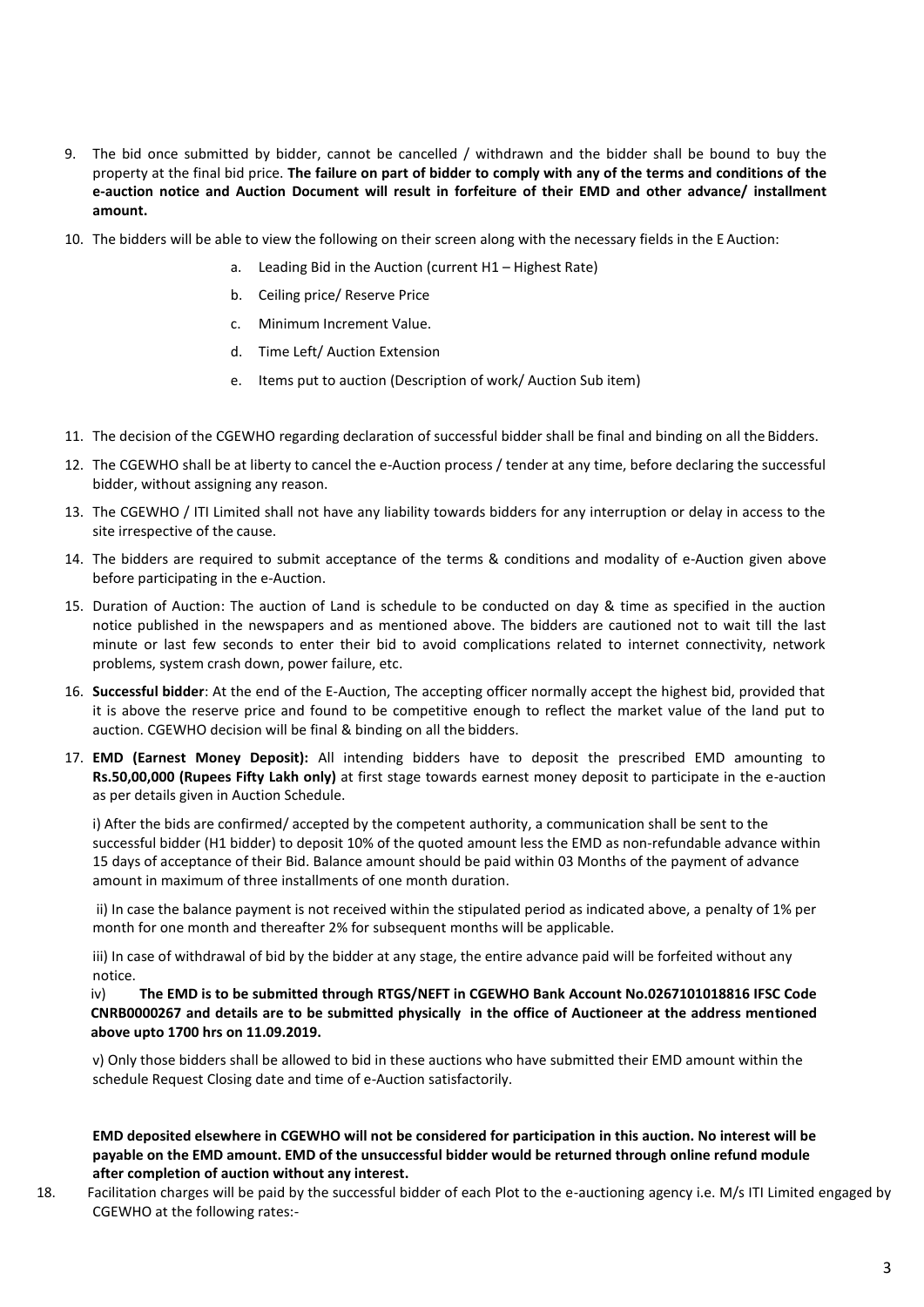| SI No. | <b>Particulars</b>                                                   | Charges                                                                                 |
|--------|----------------------------------------------------------------------|-----------------------------------------------------------------------------------------|
|        |                                                                      | Auction Processing Charges payable by   0.7% on the awarded value by successful bidder. |
|        | successful bidder after the completion   Maximum Cap: Rs. 7,50,000/- |                                                                                         |
|        | of Auction                                                           |                                                                                         |

34

**NOTE:** Above mentioned payment + GST (As applicable) is to be made through online mode within 3 days of issue of LOI (Letter of Intimation), failing which no Demand Letter of the plot will be issued to the successful bidder.

## **Terms & Conditions for Sale of Land Parcel**

- **i)** The E-Auction is being held on **"AS IS WHERE IS"** and "**AS IS WHAT IS BASIS"**.
- **ii)** It shall be the responsibility of the bidders to inspect and satisfy themselves about the assets and specification before submitting the bid.
- **iii)** The particulars specified in the auction notice published in the newspapers and annexed herein below as **ANNEXURE III**, have been stated to the best of the information of the undersigned; however undersigned shall not be responsible/liable for any error, misstatement or omission.
- **iv)** The inspection of Land Parcel put on auction will be permitted to interest bidders at sites. CGEWHO may be contacted for the same.
- **v) Eligibility Criteria:** Bidder can be individual, a Proprietorship firm, Company, Joint Ventures firms. After Registration of bidders in the e-auction web-site as mentioned above, the intending purchaser/ bidder is required to **get the attested copies of following documents uploaded** in the website during participation process, **before last date of submission of EMD.**
	- 1. Income Tax Returns of last three years.
	- 2. Certificate of incorporation/TIN/GST as applicable (which support company name).
	- 3. Company/Individual PAN card as applicable.
	- 4. Proof of identification (KYC) viz. attested copy of Voter ID Card/ Driving License/ Passport etc.
	- 5. Copy of proof of registered office address in case of company/firm, without which the bid is liable to be rejected.
- **vi)** The e-Auction will take place through web portal "https:[//ww](http://www.bankeauctions.com/)w.tenderwizard.com/CGEWHO" on the time specified in the e- Auction notice published in the newspaper and as per **ANNEXURE-III** attached herewith.
- **vii)** The bidder has to specify the land parcel for which offer is submitted from the list mentioned in the above website along with the **EMD amount. (Kindly take note that minimum offer amount cannot be less than the reserve price including one increment value mentioned in the sale auction document.**
- **viii)** The interested bidders have to submit EMD amount for land parcel and also upload in website separate documents as per **Para (v)** above for requested land.
- **ix)** The bid/s shall be accompanied by an Earnest Money Deposit (EMD) amounting to **Rs. 50,00,000/- (Rupees Fifty Lakh)** through online mode only. The bids submitted without EMD amount shall be summarily rejected.
- **x)** The Letter of Intimation **(LOI)** shall be issued to H-1 Bidder, online through the e-auction portal after the approval of bid by Competent Authority. The H-1 bidder shall acknowledge the receipt of LOI and give Letter of Acceptance **(LOA)** by signing the LOI letter and uploading it on the e-auction porta[l https://www.tenderwizard.com/CGEWHO](https://www.tenderwizard.com/AWHO).
- **xi)** The conditional bids may be treated as invalid. **Please note that after submission of the bid/s, no correspondence regarding any change in the bid shall be entertained.**
- **xii)** The auction is by way of inter-se bidding amongst the bidders and the bidders shall increase the bid amount in the multiple of amount mentioned against land under column "**Increment Value**". The inter-se bidding amongst the bidders shall commence online exactly on the date & time specified in the sale document above**.**
- **xiii)** The EMD of unsuccessful bidders will be refunded to their respective A/c No. shared in e-Auction Portal (https://www.tenderwizard.com/CGEWHO) online. The bidders will not be entitled to claim any interest, costs, expenses and any other charges (if any).